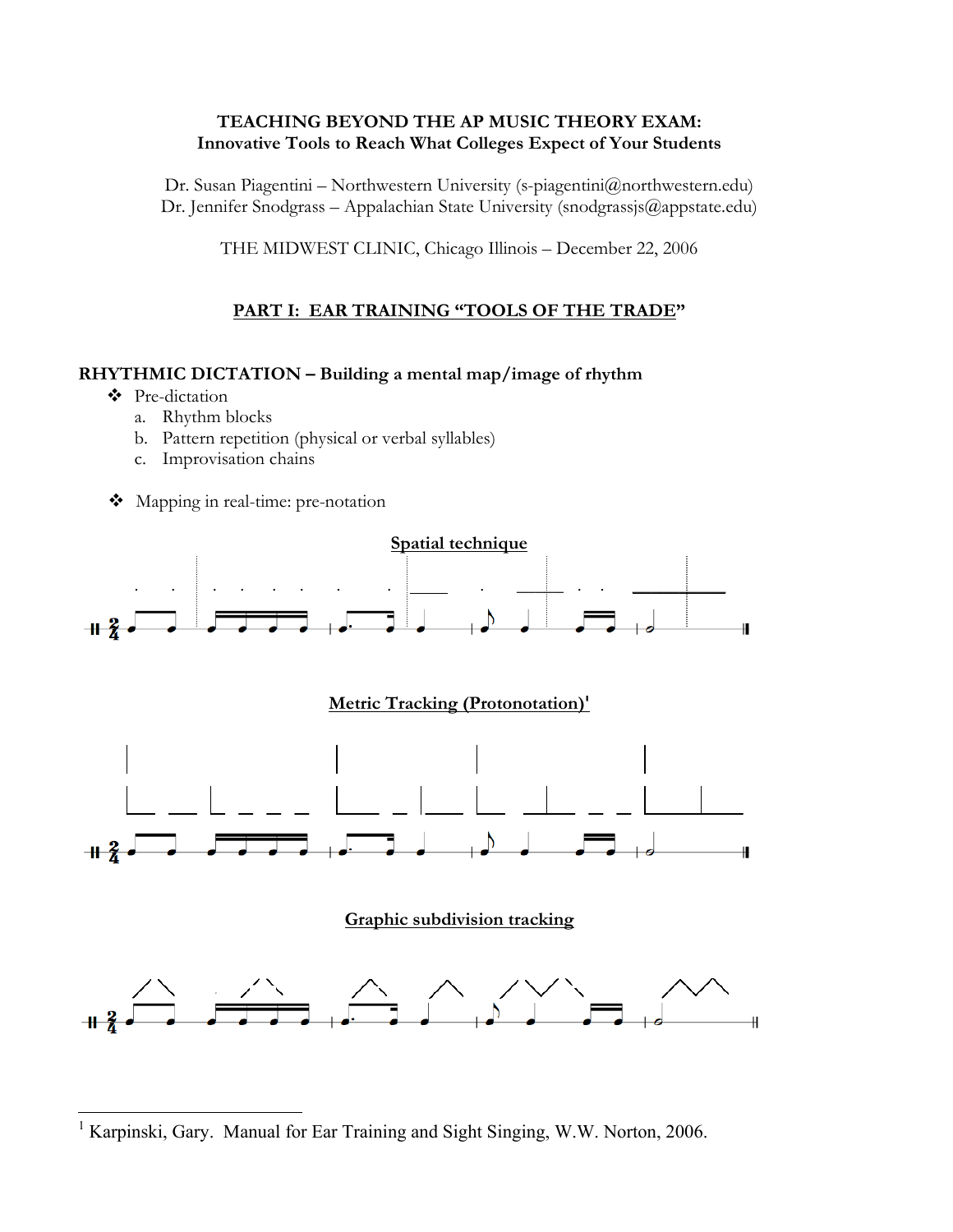## **MELODIC DICTATION**

- ❖ Pre-dictation
	- a. Tune blocks
	- b. Pattern sing back numbers or solfége
	- c. Contour mapping physical representation
	- d. Bottom-up strategy track rhythm, syllables before notation takes place
	- e. Group work at the board no one student holds the chalk, encourage dialogue as they work. A variation with a small class - single student at the board talking aloud.

## **HARMONIC DICTATION**

- ❖ Vertical vs. horizontal hearing
- ◆ Arpeggiate scale degrees or solfege (learn patterns)
- $\bullet$  Map inversions arpeggiate intervals above the bass note
- ! Learn the most common chords that are found above a given scale degree in a major or minor key.
- ! Strategy:
	- a. Bass line only
	- b. Sketch out the possible Roman numerals
	- c. Listen for triad vs. seventh chord; quality



#### **PART II: WRITTEN THEORY "TOOLS OF THE TRADE"**

**INTERVALS – Imagery and Patterns of Inflection – beyond counting half steps**

! **White notes first – isolate and build recognition based on the visual size and the note each is built on.**

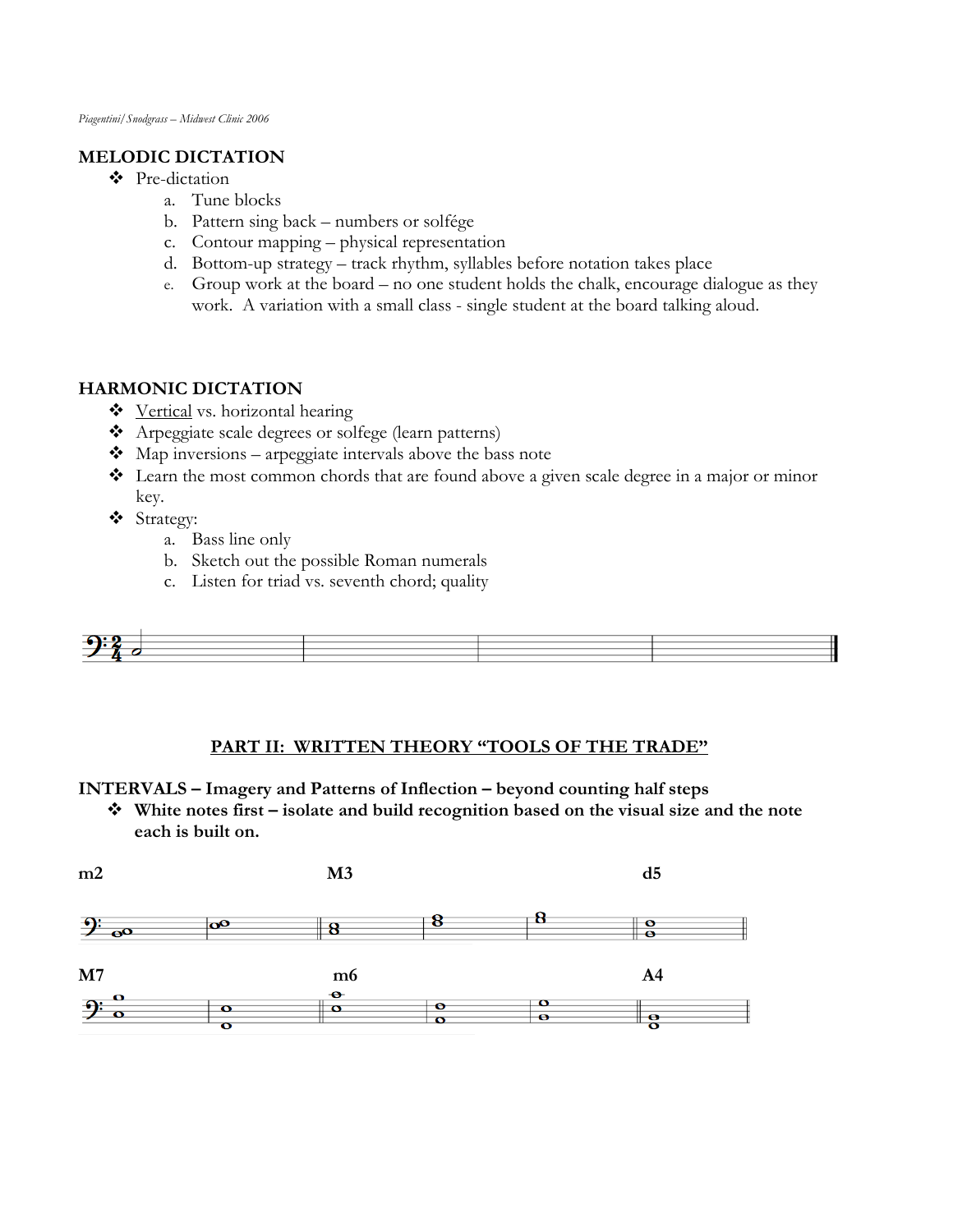- ! **Interval inflection patterns three general rules**
	- o **Contract (make ! step smaller): flat the upper OR sharp the lower note**
	- o **Expand (make ! step larger): sharp the upper OR flat the lower note**
	- o **Retain (maintain same quality): flat OR sharp BOTH notes**

| For Major<br>intervals: | Contract = $m$ |   | Expand $= A$ |    | $Retain = M$ |    |  |
|-------------------------|----------------|---|--------------|----|--------------|----|--|
|                         |                | ю | ace          | DO |              | 90 |  |

#### **ANALYSIS**

- ! **Tonal profile analysis beyond the key signature before Roman numerals**
	- o **Learn the CRKS use the circle of fifths, or the key signature**
		- o **Rules of thumb for "scale scanning"**
			- " **Raised accidental implies new scale degree 7**
			- " **Lowered accidental implies new scale degree 4 or 6**
			- " **Find melodic and bass shapes to support the new key**